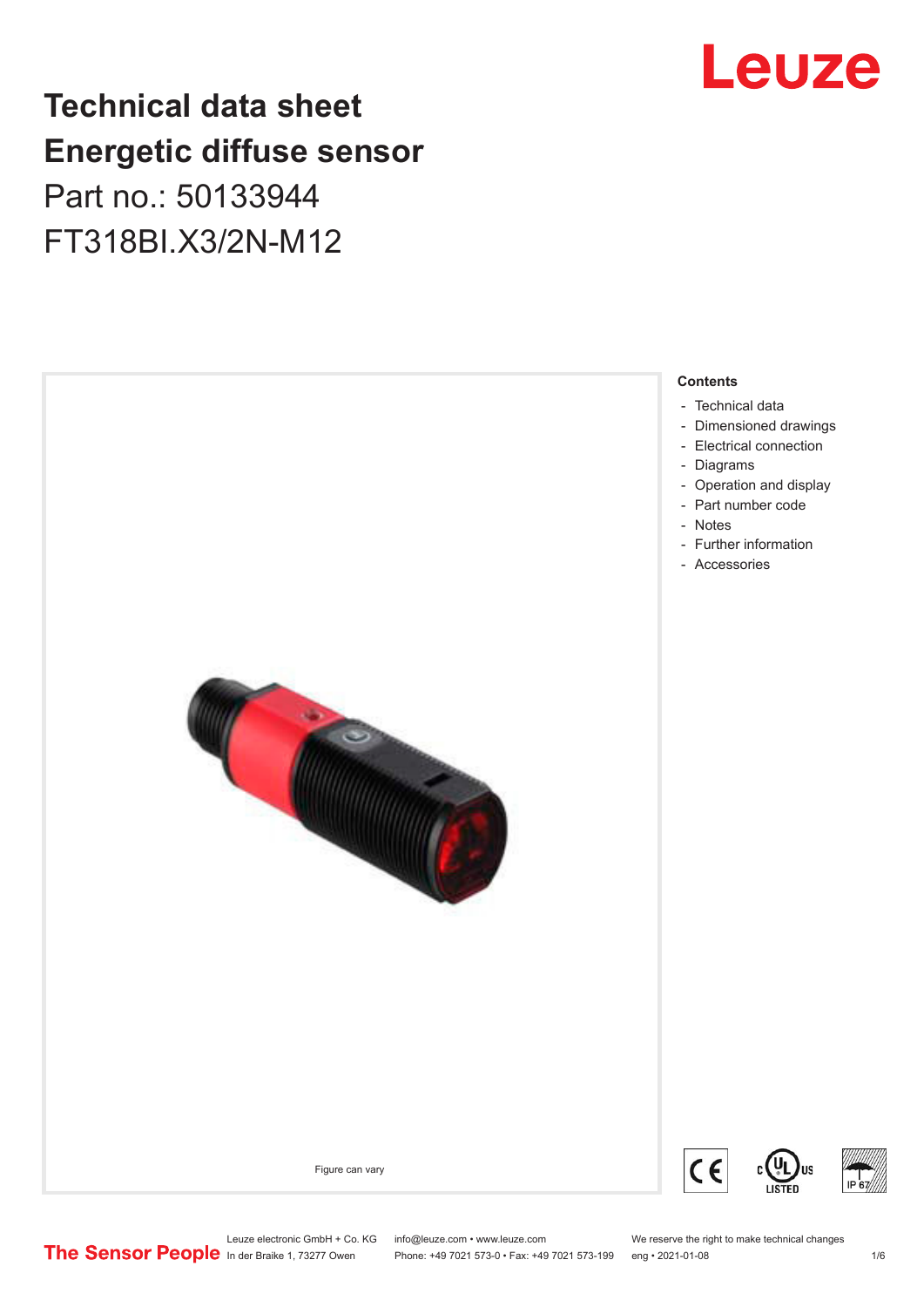## <span id="page-1-0"></span>**Technical data**

#### **Basic data**

| Series                     | 318 <sub>B</sub>                         |
|----------------------------|------------------------------------------|
| <b>Operating principle</b> | Diffuse reflection principle             |
| Application                | Detection of dark objects at short range |

#### **Special version**

**Special version** V-optics

#### **Optical data**

| <b>Operating range</b>           | Guaranteed operating range           |
|----------------------------------|--------------------------------------|
| Operating range, white 90%       | $0.0010.11$ m                        |
| Operating range, gray 50%        | 0.0010.1 m                           |
| Operating range, gray 18%        | $0.0030.08$ m                        |
| Operating range, black 6%        | $0.0050.07$ m                        |
| <b>Operating range limit</b>     | Typical operating range              |
| Operating range limit, white 90% | $0.0010.13$ m                        |
| Operating range limit, gray 50%  | $0.0010.12$ m                        |
| Operating range limit, gray 18%  | $0.0030.1$ m                         |
| Operating range limit, black 6%  | $0.0050.085$ m                       |
| Light source                     | LED, Infrared                        |
| <b>LED light wavelength</b>      | 850 nm                               |
| LED group                        | Exempt group (in acc. with EN 62471) |
| <b>Transmitted-signal shape</b>  | Pulsed                               |
|                                  |                                      |

#### **Electrical data**

**Protective circuit** Polarity reversal protection

Short circuit protected

| Performance data              |                                     |
|-------------------------------|-------------------------------------|
| Supply voltage U <sub>p</sub> | 10  30 V, DC, Incl. residual ripple |
| <b>Residual ripple</b>        | $0 15 \%$ , From $U_{p}$            |
| <b>Open-circuit current</b>   | $020$ mA                            |
|                               |                                     |

#### **Outputs**

**Number of digital switching outputs** 2 Piece(s)

|        | <b>Switching outputs</b>   |                                    |
|--------|----------------------------|------------------------------------|
|        | Voltage type               | DC                                 |
|        | Switching current, max.    | 100 mA                             |
|        | <b>Switching voltage</b>   | high: $\geq (U_{\text{B}} - 2.5V)$ |
|        |                            | low: $\leq 2.5V$                   |
|        |                            |                                    |
|        | <b>Switching output 1</b>  |                                    |
|        | <b>Assignment</b>          | Connection 1, pin 4                |
|        | <b>Switching element</b>   | Transistor, NPN                    |
|        | <b>Switching principle</b> | Light switching                    |
|        |                            |                                    |
|        | <b>Switching output 2</b>  |                                    |
|        | Assignment                 | Connection 1, pin 2                |
|        | <b>Switching element</b>   | Transistor, NPN                    |
|        | <b>Switching principle</b> | Dark switching                     |
|        |                            |                                    |
| Timing |                            |                                    |
|        | Switching frequency        | 500 Hz                             |

| <b>Switching frequency</b> | 500 Hz           |
|----------------------------|------------------|
| <b>Response time</b>       | 1 ms             |
| <b>Readiness delay</b>     | $300 \text{ ms}$ |

| <b>Connection 1</b>            |                        |
|--------------------------------|------------------------|
| <b>Function</b>                | Signal OUT             |
|                                | Voltage supply         |
| Type of connection             | Connector              |
| <b>Thread size</b>             | M <sub>12</sub>        |
| Type                           | Male                   |
| <b>Material</b>                | Plastic                |
| No. of pins                    | 4-pin                  |
| Encoding                       | A-coded                |
|                                |                        |
| <b>Mechanical data</b>         |                        |
| <b>Thread size</b>             | M <sub>18</sub> x 1 mm |
| Dimension ( $\emptyset$ x L)   | 18 mm x 46 mm          |
| <b>Housing material</b>        | Plastic                |
| <b>Plastic housing</b>         | <b>ABS</b>             |
| Lens cover material            | Plastic                |
| Net weight                     | 20 <sub>g</sub>        |
| <b>Housing color</b>           | <b>Black</b>           |
|                                | Red                    |
|                                |                        |
| <b>Operation and display</b>   |                        |
| Type of display                | LED                    |
| <b>Number of LEDs</b>          | 1 Piece(s)             |
|                                |                        |
| <b>Operational controls</b>    | Teach button           |
| <b>Environmental data</b>      |                        |
|                                |                        |
| Ambient temperature, operation | $-4060 °C$             |
| Ambient temperature, storage   | $-40$ 70 °C            |
| <b>Certifications</b>          |                        |
| Degree of protection           | IP 67                  |
| <b>Protection class</b>        | III                    |
| <b>Certifications</b>          | c UL US                |
| <b>Standards applied</b>       | IEC 60947-5-2          |
| <b>Classification</b>          |                        |
|                                |                        |
| <b>Customs tariff number</b>   | 85365019<br>27270903   |
| eCl@ss 5.1.4                   |                        |
| eCl@ss 8.0                     | 27270903               |
| eCl@ss 9.0                     | 27270903               |
| eCl@ss 10.0                    | 27270903               |
| eCl@ss 11.0                    | 27270903               |
| <b>ETIM 5.0</b>                | EC001821               |
| <b>ETIM 6.0</b>                | EC001821               |
| <b>ETIM 7.0</b>                | EC001821               |

# Leuze

Leuze electronic GmbH + Co. KG info@leuze.com • www.leuze.com We reserve the right to make technical changes<br>
The Sensor People in der Braike 1, 73277 Owen Phone: +49 7021 573-0 • Fax: +49 7021 573-199 eng • 2021-01-08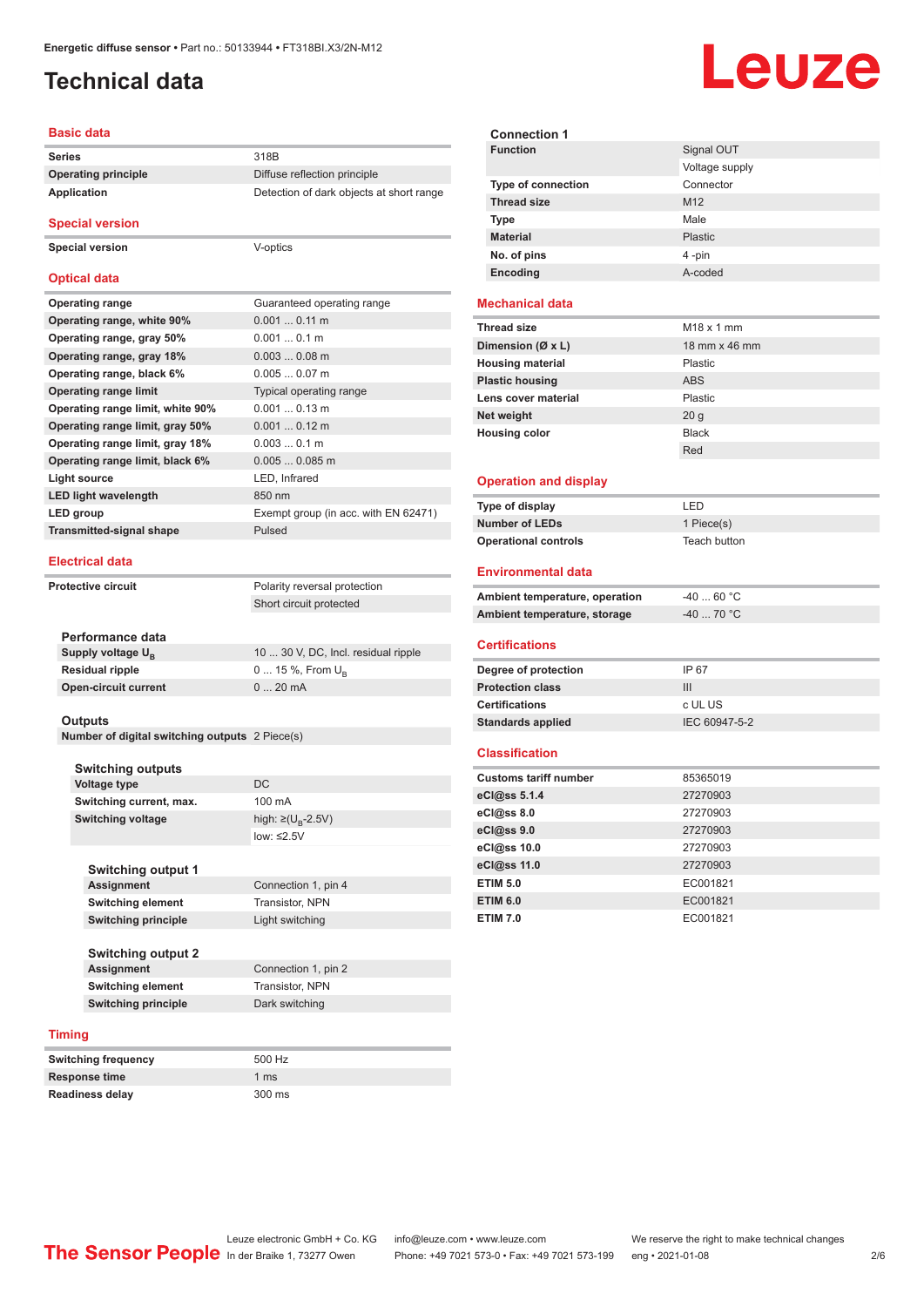## <span id="page-2-0"></span>**Dimensioned drawings**

All dimensions in millimeters





## **Electrical connection**

**Connection 1**

| <b>Function</b>    | Signal OUT     |
|--------------------|----------------|
|                    | Voltage supply |
| Type of connection | Connector      |
| <b>Thread size</b> | M12            |
| <b>Type</b>        | Male           |
| <b>Material</b>    | Plastic        |
| No. of pins        | 4-pin          |
| Encoding           | A-coded        |

A Optical axis

- B Indicator diode
- C Teach button

Leuze electronic GmbH + Co. KG info@leuze.com • www.leuze.com We reserve the right to make technical changes ln der Braike 1, 73277 Owen Phone: +49 7021 573-0 • Fax: +49 7021 573-199 eng • 2021-01-08 3/6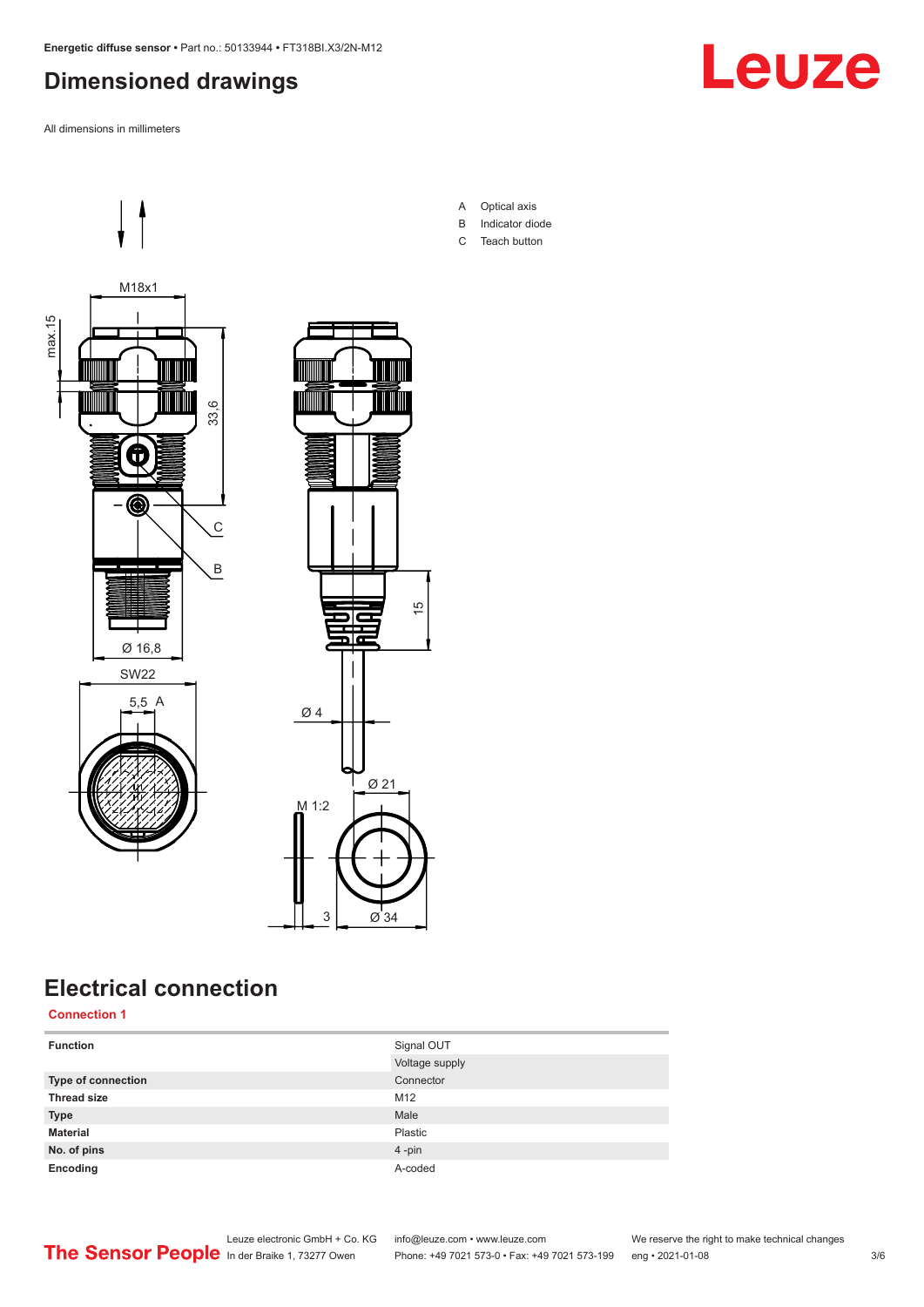## <span id="page-3-0"></span>**Electrical connection**

| Pin            | <b>Pin assignment</b> |  |
|----------------|-----------------------|--|
|                | V+                    |  |
| $\overline{2}$ | OUT <sub>2</sub>      |  |
| 3              | GND                   |  |
| $\overline{4}$ | OUT <sub>1</sub>      |  |
|                |                       |  |

#### **Diagrams**

Typ. black/white behavior



#### x Range [mm]

- y Reduction of range [mm]
- A White 90%
- B Gray 50%
- C Gray 18%
- D Black 6%

**Fading: black/white error < 50 %**The black/white error is calculated from the operating range against white and the reduction of the operating range against black:**black/white error = reduction of the operating range against black / operating range against white x 100%**

#### **Operation and display**

| <b>LED</b> | Display                  | Meaning               |
|------------|--------------------------|-----------------------|
|            | Green, continuous light  | Operational readiness |
|            | Yellow, continuous light | Object detected       |

### **Part number code**

Part designation: **XXX318BY-AAAF.BB/CC-DDD**

| <b>XXX318B</b> | <b>Operating principle</b><br>PRK: retro-reflective photoelectric sensor with polarization filter<br>ET: energetic diffuse reflection sensor<br>FT: diffuse reflection sensor with fading<br>LE: throughbeam photoelectric sensor receiver<br>LS: throughbeam photoelectric sensor transmitter                                                                                                                        |
|----------------|-----------------------------------------------------------------------------------------------------------------------------------------------------------------------------------------------------------------------------------------------------------------------------------------------------------------------------------------------------------------------------------------------------------------------|
| Y              | Light type<br>n/a: red light<br>I: infrared light                                                                                                                                                                                                                                                                                                                                                                     |
| <b>AAAF</b>    | Preset range (optional)<br>n/a: operating range acc. to data sheet<br>xxxF: preset range [mm]                                                                                                                                                                                                                                                                                                                         |
| <b>BB</b>      | Equipment<br>n/a: axial optics<br>W: 90° angular optics<br>3: teach-in via button<br>X: reinforced fading                                                                                                                                                                                                                                                                                                             |
| CC             | Switching output / function (OUT1 = $pin 4$ , OUT2 = $pin 2$ ):<br>4: PNP transistor output, light switching<br>P: PNP transistor output, dark switching<br>2: NPN transistor output, light switching<br>N: NPN transistor output, dark switching<br>9: input for transmitter deactivation (deactivation with HIGH signal)<br>D: input for transmitter deactivation (deactivation with LOW signal)<br>X: pin not used |



4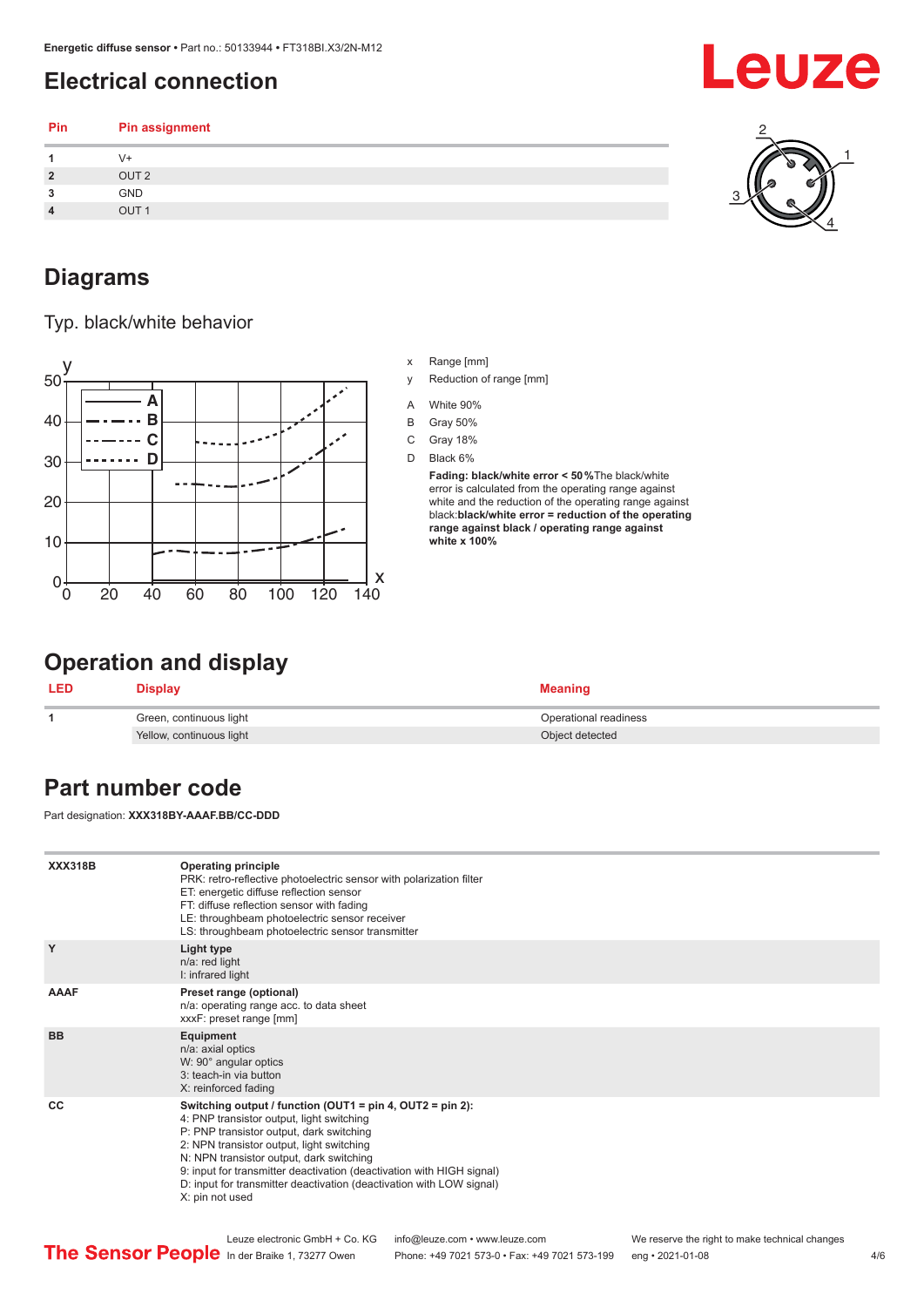#### <span id="page-4-0"></span>**Part number code**



| <b>DDD</b> | <b>Electrical connection</b><br>n/a: cable, standard length 2000 mm, 4-wire<br>M12: M12 connector, 4-pin (plug)<br>5000: cable, standard length 5000 mm, 4-wire<br>200-M12: cable, length 200 mm with M12 connector, 4-pin, axial (plug) |
|------------|------------------------------------------------------------------------------------------------------------------------------------------------------------------------------------------------------------------------------------------|
|            | <b>Note</b>                                                                                                                                                                                                                              |
|            | $\&$ A list with all available device types can be found on the Leuze website at www.leuze.com.                                                                                                                                          |

#### **Notes**

| <b>Observe intended use!</b>                                                                                                                                                                                                     |
|----------------------------------------------------------------------------------------------------------------------------------------------------------------------------------------------------------------------------------|
| $\%$ This product is not a safety sensor and is not intended as personnel protection.<br>$\&$ The product may only be put into operation by competent persons.<br>$\%$ Only use the product in accordance with its intended use. |

#### **For UL applications:**

ª For UL applications, use is only permitted in Class 2 circuits in accordance with the NEC (National Electric Code).

ª These proximity switches shall be used with UL Listed Cable assemblies rated 30V, 0.5A min, in the field installation, or equivalent (categories: CYJV/ CYJV7 or PVVA/PVVA7)

### **Further information**

- Sum of the output currents for both outputs, 50 mA for ambient temperatures > 40 °C
- With the set scanning range, a tolerance of the operating range is possible depending on the reflection properties of the material surface.

### **Accessories**

## Connection technology - Connection cables

|   | Part no. | <b>Designation</b>     | <b>Article</b>   | <b>Description</b>                                                                                                                                         |
|---|----------|------------------------|------------------|------------------------------------------------------------------------------------------------------------------------------------------------------------|
| ▌ | 50130652 | KD U-M12-4A-V1-<br>050 | Connection cable | Connection 1: Connector, M12, Axial, Female, A-coded, 4-pin<br>Connection 2: Open end<br>Shielded: No<br>Cable length: 5,000 mm<br>Sheathing material: PVC |